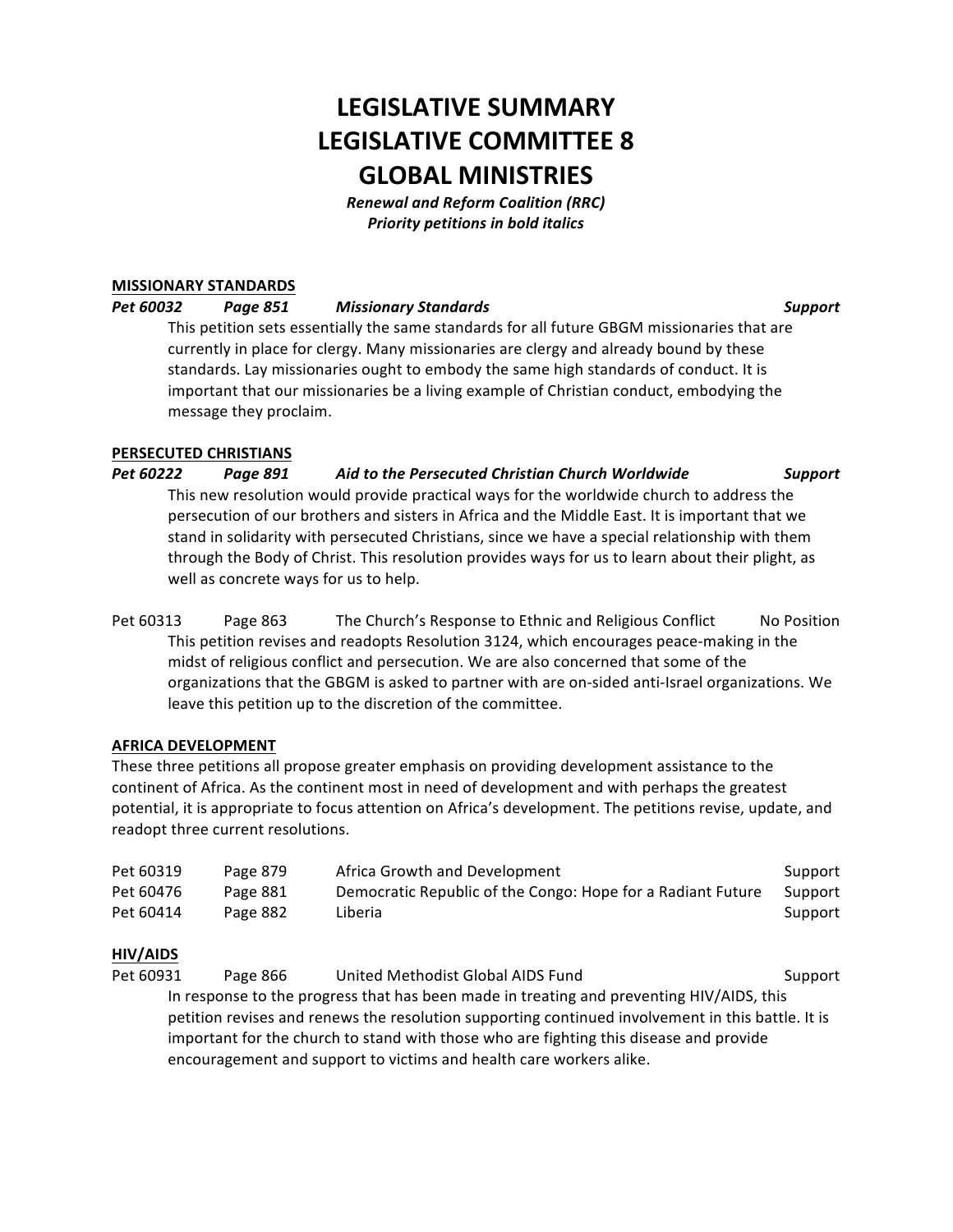### **ISIS**

Pet 60910 Page 893 Condemnation of Terrorist Acts of ISIS Support This petition condemns the terrorist actions of ISIS and encourages the church to engage in Spirit-led ministry to areas that are being freed from ISIS control.

### **ISRAEL**

Pet 60198 Page 856 End Coalition Support Support Support Support Support Support Support Pet 60599 Page 857 Withdraw UMC from Coalition Support Support These two petitions seek to end United Methodist participation in the coalition "U.S. Campaign to End the Israeli Occupation." This coalition takes a one-sided approach to the Israeli-Palestinian conflict, favoring the divestment from and isolation of Israel, without expressing any concern for anti-Israeli violence and terrorism. Blaming or seeking to punish only one side will not advance the cause of peace. A more balanced approach is needed. We encourage delegates to visit this group's own website - www.endtheoccupation.org/ - and see for themselves how this group advocates an agenda of singling out the world's lone Jewish state for sweeping Boycotts, Divestment and Sanctions (BDS). Even some very liberal American political leaders have strongly opposed the BDS movement.

Pet 60205 Page 890 A Pathway for Peace in Palestine and Israel Support This is an excellent resolution that portrays a much more balanced and nuanced approach to building the conditions for peace in the Middle East. It applies the principles of restorative justice and positive peace-making to this intractable conflict.

Pet 60868 Page 892 Task Force on Israel/Palestine Note 200868 No Position This petition calls upon the Board of Church and Society and Board of Global Ministries to create a task force to study the situation in Israel and Palestine, recommending actions that can be taken to respond to requests for aid from Palestinian Christians. We are concerned that the resolution does not mention the need to also respond to requests for aid from our Jewish friends and Christians in Israel. We hope that the task force would take a balanced approach in understanding the dynamics involved in the conflict, tailoring their recommendations accordingly.

#### **ASIAN-AMERICAN PLAN**

Pet 60330 Page 856 Asian American Language Ministry Plan Support This petition asks for approval and adoption of the Asian American Language Ministry Plan. This is an important outreach to a fast-growing segment of the population of the U.S.

#### **HISPANIC PLAN**

Pet 60332 Page 856 National Plan for Hispanic/Latino Ministry Support This petition asks for approval and adoption of the National Plan for Hispanic/Latino Ministry. This plan is currently being carried out in at least 49 annual conferences in the U.S. Hispanics are the largest non-European ethnic group in the U.S.

#### **KOREAN PLAN**

Pet 60331 Page 856 Korean Ministry Plan Support Support This petition asks for approval and adoption of the Korean Ministry Plan. This plan has been an integral part of the revitalization efforts of the U.S. part of United Methodism. It upholds a disproportionately active segment of the church's membership with unique needs in reaching out to immigrant and subsequent generations.